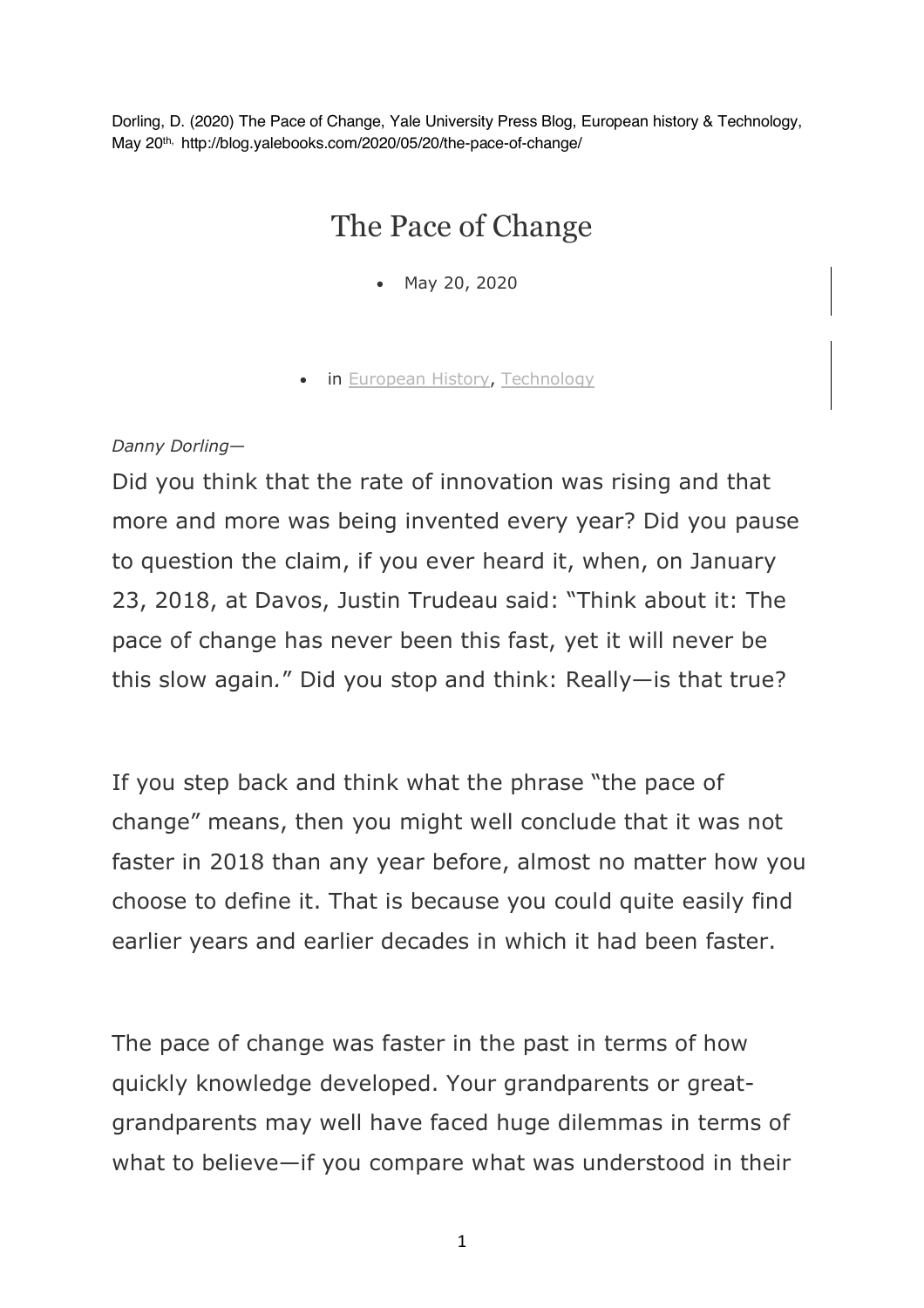childhoods to what had become common knowledge when they were old. At school in England in the 1970s and 1980s I was taught that an ice age was coming while being made to sing church hymns at school. We now know that the planet is (and was then) heating up at an unprecedented rate; and most schools in most countries are a little more careful today how they handle religion and small children. Although I may think that a great deal changed in my own lifetime, in the first half century of my grandparents' lifetime, the pace of change was even greater, from the first airplane to the first nuclear bomb and moonshot.

There is great dispute over which decade in the last century saw the greatest rate of invention. When electricity was still relatively new to us, there was much more to be invented. We easily forget how just over a century ago most fields in most rich countries were ploughed by horses, or that the 747 airplane is now over half a century old. We think the internet is new, but I have used it for almost all my working life, and I am as old as the first 747.

The timing of individuals' contributions to innovation has become later and later in their lives; as the low hanging fruit, the easier innovations have already been secured. As Benjamin Jones wrote in a 2005 paper titled "Age and Great Invention," "the mean age at which innovators begin making active

2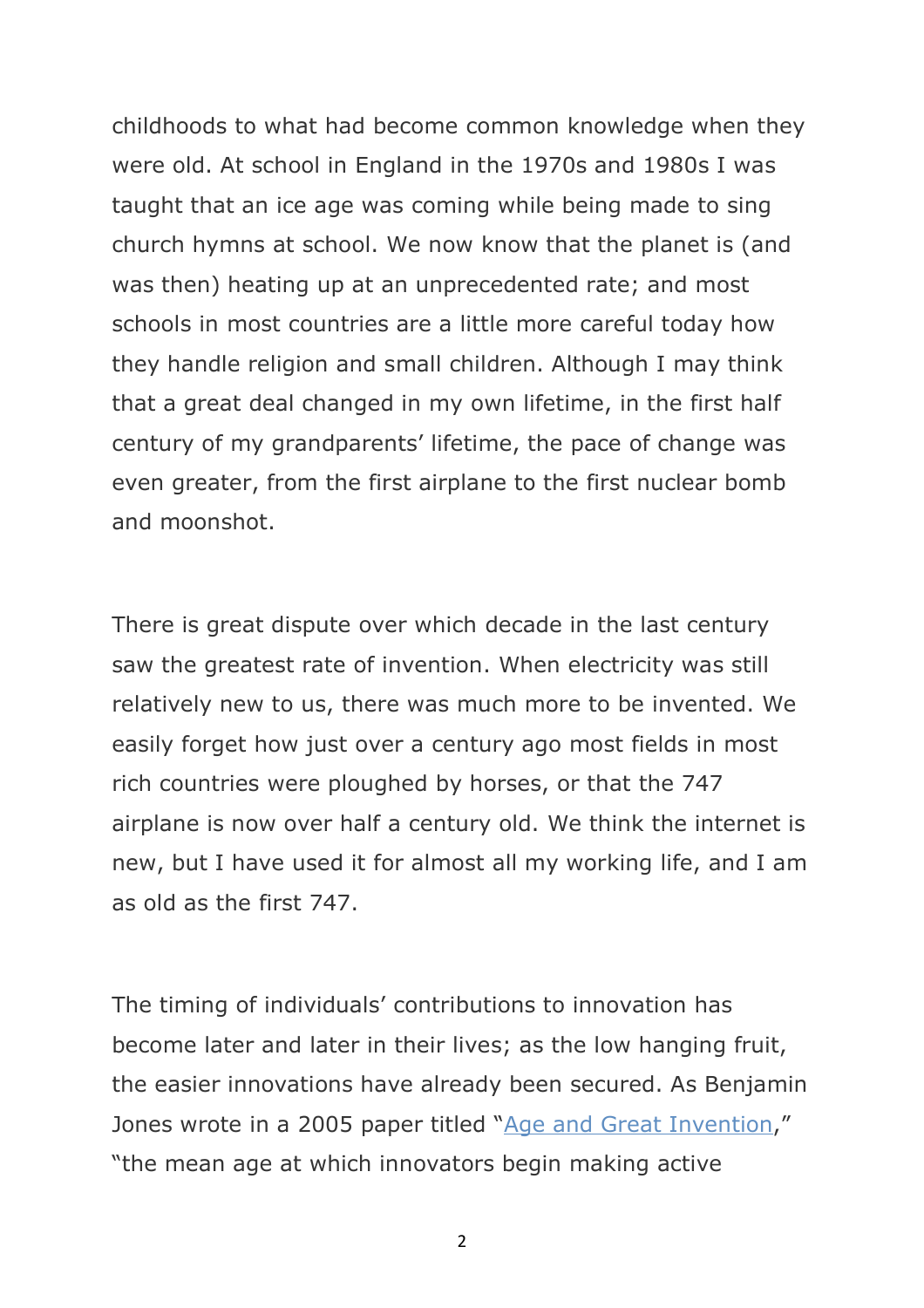contributions has increased by about 8 years over the course of the 20th Century" rising from twenty-three to thirty-one, and "innovators are productive over a narrowing span of their life cycle." And note, this was fifteen years ago now.

There are many explanations as to why innovation rates, along with productivity, have been stalling for decades. The simplest is that there is less that is new to be discovered; that we are on the downslope of an age of discovery. Another is that a prerequisite of innovation is incrementally mastering knowledge, such that mathematics education "recapitulates the order in which concepts were discovered in human history," and so (despite specialization) "there would theoretically come a point at which so much has to be learned that there is no time remaining for innovation" as Alex Mesoudi put it in 2011.

In mathematics there will always be new theories to prove; but the most beautiful, simple, and elegant have (most probably) all been discovered—the low hanging fruit. Leibniz and Newton were around at the right time, were of the right gender for their time, were born in the right parts of the world, and were lucky—and clever. The person today as clever, lucky, welllocated, and supported who proves the next great theory in math may never become well known because what they discover will not be that interesting.

3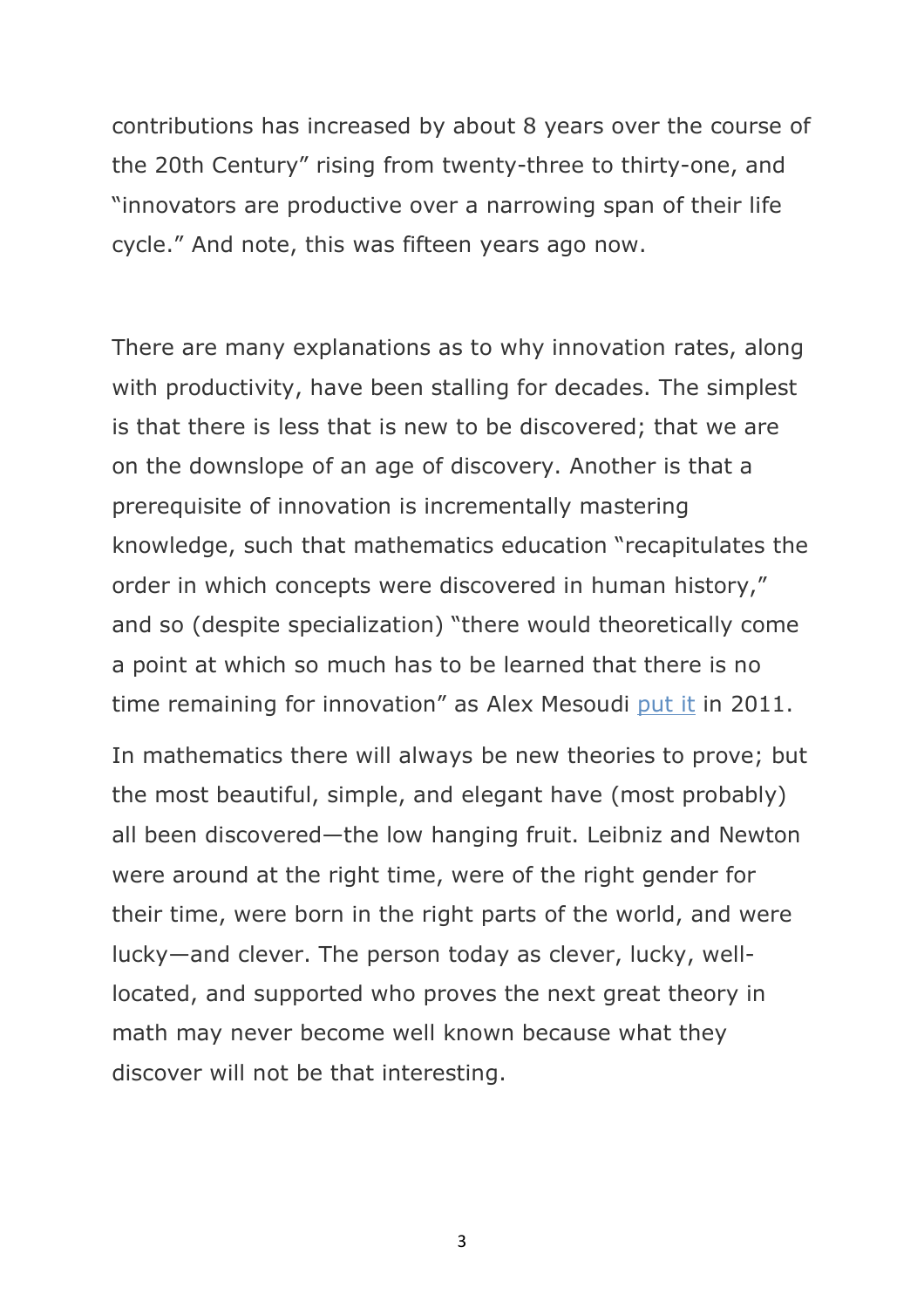The slowdown in the rate of the increase in efficiency is not always for the worse. For instance, what would we use faster and faster computers for? Moore's law, which suggests that the speed of computing continuously rises, is finally breaking down (processors no longer double in speed every few years); but long before that law stopped being a law, we should have begun to question the utility of what we were using faster and faster computing speeds for. Artificial Intelligence is still largely pattern recognition; but it is constantly said to promise revolution just around the corner. I am skeptical because it has been "the next big thing" at least four times in my lifetime. However, rather than be skeptical, we should be thankful for what we are no longer achieving the rates of acceleration to be able to do. When I began my research studies, in 1989, the world's fastest computers were still being used to simulate nuclear explosions to make bigger and better bombs. In many ways it is good that we have slowed down. And there are other ways, ways that we do not currently value enough, in which we could collectively think in better ways if we were to begin to think more slowly and carefully. Relearning the old lessons of a pandemic to be much better prepared for the next time would be a good place to start in being differently innovative. Less haste and more care are needed.

Finally, asking why innovation is slowing is a little like seeing a cannon ball fall and asking, "why is it falling?" Eventually almost everything that first goes up falls back to earth. The

4